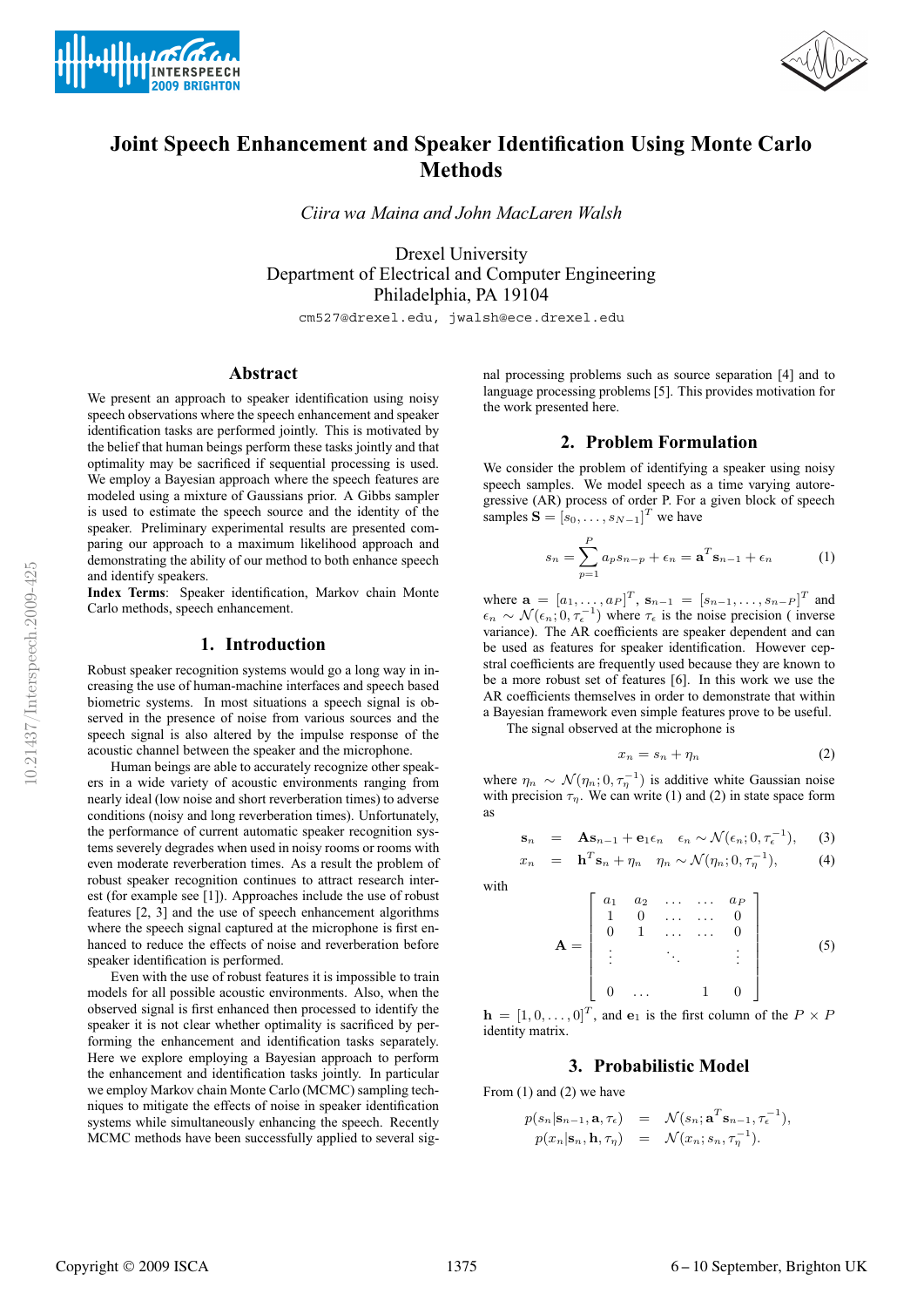The likelihood of the observations  $\mathbf{X} = [x_0, \dots, x_{N-1}]^T$ corresponding to the source samples  $\mathbf{S} = [s_0, \dots, s_{N-1}]^T$  is given by

$$
p(\mathbf{X}|\mathbf{S},\tau_{\eta}) = \prod_{n=0}^{N-1} p(x_n|\mathbf{s}_n,\tau_{\eta}).
$$
 (6)

Also,

$$
p(\mathbf{S}|\mathbf{a}, \tau_{\epsilon}) = \prod_{n=0}^{N-1} p(s_n|\mathbf{s}_{n-1}, \mathbf{a}, \tau_{\epsilon}).
$$
 (7)

To complete the probabilistic formulation we require priors over  $\tau_{\eta}$ , a, and  $\tau_{\epsilon}$ . The speaker dependence is introduced by the prior over a. We model the prior over a given speaker  $\ell$  as a mixture of Gaussians

$$
p(\mathbf{a}|\ell=i) = \sum_{m=1}^{M} \pi_{im} \mathcal{N}(\mathbf{a}; \mu_{im}, \Sigma_{im})
$$
(8)

where  $\ell \in \mathcal{L} = \{1, 2, ..., |\mathcal{L}|\}$  with  $\mathcal L$  being the library of known speakers. Let  $\boldsymbol{\pi}_i = [\pi_{i1}, \dots, \pi_{iM}]^T$ . We introduce an indicator variable  $\mathbf{z} = [z_1, \dots, z_M]^T$  which is an  $M \times 1$  binary vector with a single non-zero entry such that the distribution of a conditioned on  $\ell$  and  $z$  is Gaussian. That is

$$
p(\mathbf{a}|\ell=i,\mathbf{z})=\prod_{m=1}^{M}\left[\mathcal{N}(\mathbf{a};\boldsymbol{\mu}_{im},\boldsymbol{\Sigma}_{im})\right]^{z_m},\qquad(9)
$$

and

$$
p(\mathbf{z}|\ell = i) = \prod_{m=1}^{M} [\pi_{im}]^{z_m}.
$$
 (10)

The priors over  $\tau_{\eta}$ ,  $\tau_{\epsilon}$  are gamma distributions:

$$
p(\tau_{\eta}) = \text{Gam}(\tau_{\eta}; a_{\eta}, b_{\eta}),
$$
  

$$
p(\tau_{\epsilon}) = \text{Gam}(\tau_{\epsilon}; a_{\epsilon}, b_{\epsilon}).
$$

We can write the joint distribution of all the parameters and observations in the model as

$$
p(\mathbf{X}, \mathbf{S}, \mathbf{a}, \ell, \mathbf{z}, \tau_{\eta}, \tau_{\epsilon})
$$
  
=  $p(\mathbf{X}|\mathbf{S}, \tau_{\eta})p(\mathbf{S}|\mathbf{a}, \tau_{\epsilon})p(\mathbf{a}|\ell, \mathbf{z})p(\mathbf{z}|\ell)p(\ell)p(\tau_{\eta})p(\tau_{\epsilon}).$  (11)

For compactness we represent all the parameters and latent variables as  $\Theta \stackrel{\text{def}}{=} {\{S, a, \ell, z, \tau_{\eta}, \tau_{\epsilon}\}}$ . We would like to compute the posterior  $p(\ell|\mathbf{X})$  in order to determine the identity of the speaker responsible for generating the observed speech. We assume that parameters  $\{\mu_{im}, \Sigma_{im}, \pi_i\}$  for the distribution  $p(\mathbf{a}|\ell)$  have been obtained in advance from a corpus of clean speech for each of the speakers  $i = 1, \ldots, |\mathcal{L}|$ .

## **4. The Gibbs Sampler**

In a Bayesian framework, the parameters of our probabilistic model are treated as random variables governed by a prior  $p(\Theta)$ . We can write the joint distribution  $p(\mathbf{X}, \Theta)$  as a product of the likelihood and the prior, that is  $p(\mathbf{X}, \Theta) = p(\mathbf{X}|\Theta)p(\Theta)$ . The posterior  $p(\Theta|\mathbf{X})$ , which is a central quantity in Bayesian inference, is given by [7]

$$
p(\Theta|\mathbf{X}) = \frac{p(\mathbf{X}|\Theta)p(\Theta)}{\int p(\mathbf{X}|\Theta)p(\Theta)d\Theta}.
$$

Using this posterior, estimates of  $\Theta$  are obtained that minimize approriate cost functions. For example the minimum mean square errror estimate is obtained as follows [8]

$$
\hat{\Theta}_{\text{MMSE}} = \int \Theta p(\Theta | \mathbf{X}) d\Theta. \tag{12}
$$

Unfortunately in most cases the posterior is intractable making it infeasible to compute integrals such as (12). One way around this is to use MCMC methods to draw a sequence of samples  $\Theta^0$ ,  $\Theta^1$ ,  $\Theta^2$ ,... such that the sequence forms a Markov chain whose stationary distribution is the posterior distribution [9]. We can then approximate (12) by

$$
\hat{\Theta}_{\text{MMSE}} \simeq \frac{1}{K - K_b} \sum_{k=K_b+1}^{K} \Theta^k \tag{13}
$$

where  $K_b$  is the burn-in interval which is the number of samples that must be drawn before the distribution converges to the stationary distribution. There are a number of techniques to draw samples from a Markov chain whose stationary distribution is the target distribution  $p(\Theta|\mathbf{X})$ . In this work we use the Gibbs sampler.

If  $\Theta = {\theta_1, \ldots, \theta_m}$  we can draw samples from  $p(\Theta|\mathbf{X})$ by drawing samples from the full conditional distributions of the individual elements of Θ. In order to use the Gibbs sampler to obtain samples for our model, we must obtain expressions for the full conditionals. The full conditionals of the parameters in our model are now derived. We have

$$
p(\tau_{\eta}|\Theta \setminus \tau_{\eta}, \mathbf{X}) \propto p(\mathbf{X}|\mathbf{S}, \mathbf{h}, \tau_{\eta})p(\tau_{\eta})
$$
  
 
$$
\propto \tau_{\eta}^{a_{\eta} + \frac{N}{2} - 1} \exp\{-\tau_{\eta}[b_{\eta} + \frac{1}{2} \sum_{n=0}^{N-1} (x_n - s_n)^2]\}
$$

and we conclude that

$$
p(\tau_{\eta}|\Theta \setminus \tau_{\eta}, \mathbf{X}) = \mathsf{Gam}(\tau_{\eta}|a_{\eta}^*, b_{\eta}^*)
$$

with

$$
a_{\eta}^{*} = a_{\eta} + \frac{N}{2},
$$
  
\n
$$
b_{\eta}^{*} = b_{\eta} + \frac{1}{2} \sum_{n=0}^{N-1} (x_{n} - s_{n})^{2}.
$$

Similarly

$$
p(\tau_{\epsilon}|\Theta \setminus \tau_{\epsilon}, \mathbf{X}) = \mathsf{Gam}(\tau_{\epsilon} | a_{\epsilon}^*, b_{\epsilon}^*)
$$

with

$$
a_{\epsilon}^{*} = a_{\epsilon} + \frac{N}{2},
$$
  
\n
$$
b_{\epsilon}^{*} = b_{\epsilon} + \frac{1}{2} \sum_{n=0}^{N-1} (s_{n} - \mathbf{a}^{T} \mathbf{s}_{n-1})^{2}.
$$

For the AR coefficients we have

$$
p(\mathbf{a}|\Theta \setminus \mathbf{a}, \mathbf{X}) \propto p(\mathbf{S}|\mathbf{a}, \tau_{\epsilon})p(\mathbf{a}|\ell = i, \mathbf{z})
$$
  
\n
$$
= \prod_{n=0}^{N-1} \sqrt{\frac{\tau_{\epsilon}}{2\pi}} \exp[-\frac{\tau_{\epsilon}}{2}(s_n - \mathbf{a}^T \mathbf{s}_{n-1})^2]
$$
  
\n
$$
\times \prod_{m=1}^{M} \left[ \mathcal{N}(\mathbf{a}; \mu_{im}, \Sigma_{im}) \right]^{z_m}
$$
  
\n
$$
\propto \prod_{m=1}^{M} \left[ \tau_{\epsilon}^{\frac{N}{2}} \exp\left\{ \frac{\tau_{\epsilon}}{2} \sum_{n=0}^{N-1} (s_n - \mathbf{a}^T \mathbf{s}_{n-1})^2 \right\} - \frac{1}{2} (\mathbf{a} - \mu_{im})^T \Sigma_{im}^{-1} (\mathbf{a} - \mu_{im}) \right\} \right]^{z_m}.
$$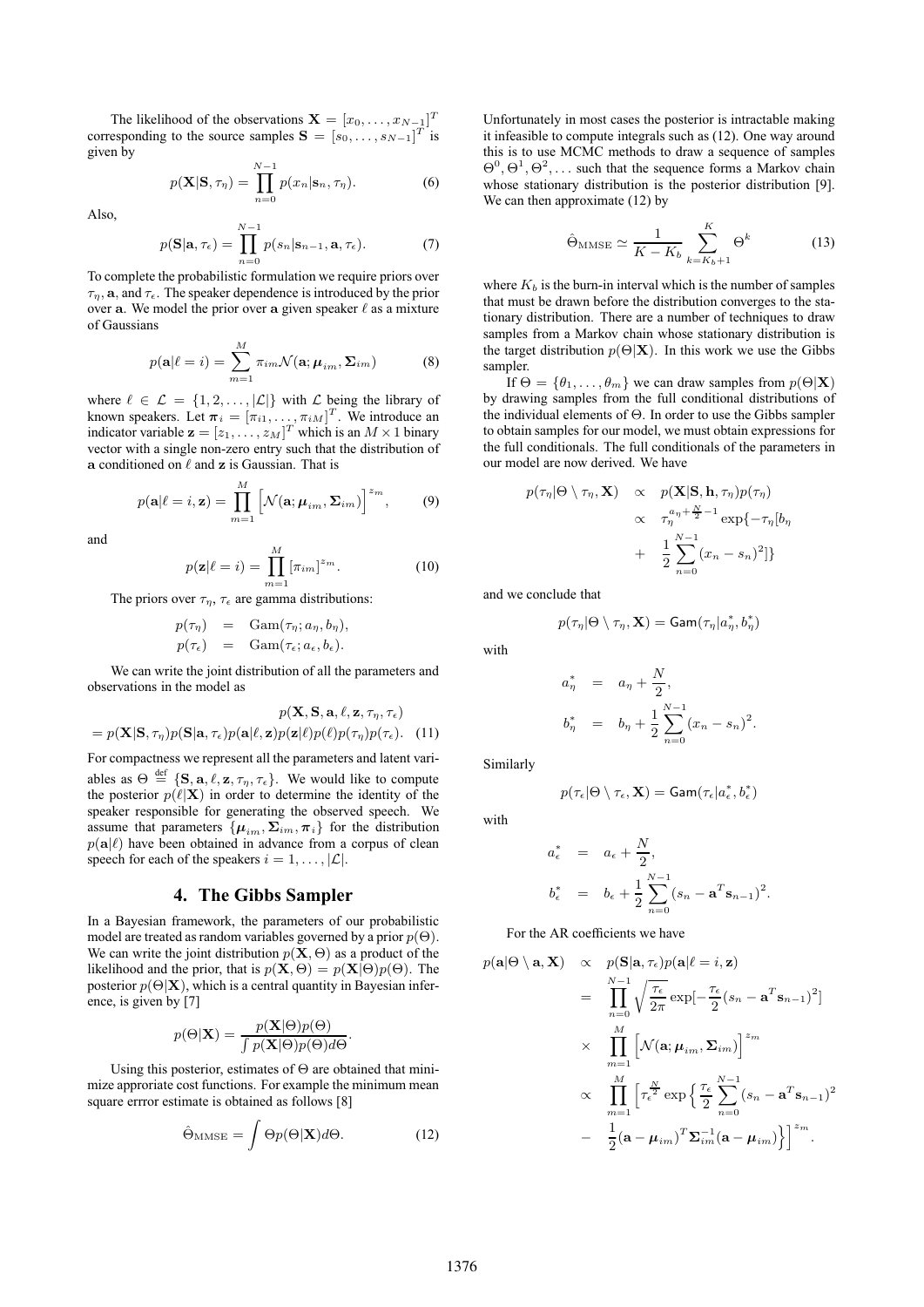We conclude that

$$
p(\mathbf{a}|\Theta \setminus \mathbf{a}, \mathbf{X}) = \prod_{m=1}^{M} \left[ \mathcal{N}(\mathbf{a}; \boldsymbol{\mu}^*_m, \boldsymbol{\Sigma}^*_m) \right]^{z_m}
$$

with

$$
\begin{array}{rcl} \mathbf{\Sigma}^{*}_{m} & = & \Big[ \tau_{\epsilon} \sum_{n=0}^{N-1} \mathbf{s}_{n-1} \mathbf{s}_{n-1}^{T} + \mathbf{\Sigma}^{-1}_{im} \Big]^{-1}, \\[0.5em] \boldsymbol{\mu}^{*}_{m} & = & \mathbf{\Sigma}^{*}_{m} \Big\{ \tau_{\epsilon} \sum_{n=0}^{N-1} s_{n} \mathbf{s}_{n-1} + \mathbf{\Sigma}^{-1}_{im} \boldsymbol{\mu}_{im} \Big\}. \end{array}
$$

For the indicator variable we have

$$
p(\mathbf{z}|\Theta \setminus \mathbf{z}, \mathbf{X}) \propto p(\mathbf{a}|\ell = i, \mathbf{z})p(\mathbf{z}|\ell = i)
$$
  
= 
$$
\prod_{m=1}^{M} \left[ \pi_{im} \mathcal{N}(\mathbf{a}; \mu_{im}, \Sigma_{im}) \right]^{z_m}.
$$

Thus

$$
p(\mathbf{z}|\Theta \setminus \mathbf{z}, \mathbf{X}) = \prod_{m=1}^{M} [\rho_{im}]^{z_m}
$$
 (14)

with

$$
\rho_{im} = \frac{\pi_{im} \mathcal{N}(\mathbf{a}; \boldsymbol{\mu}_{im}, \boldsymbol{\Sigma}_{im})}{\sum_{m'=1}^{M} \pi_{im'} \mathcal{N}(\mathbf{a}; \boldsymbol{\mu}_{im'}, \boldsymbol{\Sigma}_{im'})}.
$$

Turning to the full conditional for  $\ell$  we have

$$
p(\ell = i | \Theta \setminus \ell, \mathbf{X}) \propto p(\mathbf{a} | \ell = i, \mathbf{z}) p(\mathbf{z} | \ell = i) p(\ell = i)
$$
  
 
$$
\propto p(\mathbf{a} | \ell = i, \mathbf{z}) p(\mathbf{z} | \ell = i)
$$
  
 
$$
= \prod_{m=1}^{M} \left[ \pi_{im} \mathcal{N}(\mathbf{a}; \mu_{im}, \mathbf{\Sigma}_{im}) \right]^{z_m}
$$

⇒

$$
p(\ell = i | \Theta \setminus \ell, \mathbf{X}) = \frac{\pi_{im^*} \mathcal{N}(\mathbf{a}; \mu_{im^*}, \Sigma_{im^*})}{\sum_{j=1}^{|\mathcal{L}|} \pi_{jm^*} \mathcal{N}(\mathbf{a}; \mu_{jm^*}, \Sigma_{jm^*})}.
$$

where  $m^*$  is the index of the nonzero element of z. We have assumed that the speakers are equally likely.

The full conditional for the source samples is given by

$$
p(\mathbf{S}|\Theta \setminus \mathbf{S}, \mathbf{X}) \propto p(\mathbf{X}|\mathbf{S}, \mathbf{h}, \tau_{\eta}) p(\mathbf{S}|\mathbf{a}, \tau_{\epsilon})
$$

$$
\propto \exp \Big[ -\frac{\tau_{\epsilon}}{2} \sum_{n=0}^{N-1} (s_n - \mathbf{a}^T \mathbf{s}_{n-1})^2
$$

$$
- \frac{\tau_{\eta}}{2} \sum_{n=0}^{N-1} (x_n - \mathbf{h}^T \mathbf{s}_n)^2 \Big].
$$

We can obtain samples of the sources by using the mean state sequence from a Kalman filter and Rauch-Tung-Striebel (RTS) smoother [10] with the current values of noise variances and AR coefficients. Here we take advantage of the state space formulation in (3) and (4). The overall algorithm is summarized in algorithm 1.

# **5. Experimental Results**

## **5.1. Preliminary Experiments**

In this section we present preliminary experimental results that verify the performance of the proposed algorithm. In the simulations we use the data set provided for the interspeech 2006

Initialize 
$$
\Theta^0 = \{ \mathbf{S}^0, \mathbf{a}^0, \ell^0, \mathbf{z}^0, \tau_\eta^0, \tau_\epsilon^0 \};
$$

\nfor  $k = 1 : K + K_b$  do

\nSample from  $p(\mathbf{S}|\tau_\eta^{k-1}, \mathbf{a}^{k-1}, \tau_\epsilon^{k-1}, \mathbf{X})$  using an  
\nRTS smoother;

\n
$$
\mathbf{a}^k \sim p(\mathbf{a}|\mathbf{S}^k, \ell^{k-1}\mathbf{z}^{k-1}, \tau_\epsilon^{k-1}, \mathbf{X});
$$

\n
$$
\tau_\eta^k \sim p(\tau_\eta|\mathbf{S}^k, \mathbf{h}^k, \mathbf{X});
$$

\n
$$
\tau_\epsilon^k \sim p(\tau_\epsilon|\mathbf{S}^k, \mathbf{a}^k, \mathbf{X});
$$

\n
$$
\mathbf{z}^k \sim p(\mathbf{z}|\mathbf{a}^k, \ell^{k-1});
$$

\n
$$
\ell^k \sim p(\ell|\mathbf{a}^k, \mathbf{z}^k);
$$

\nend



speech separation challenge [11]. This data set contains sentences from 34 speakers. For our initial experiments we used 30 sentences from two male speakers (designated 1 and 2) in the data base. 20 sentences from each speaker were used for training the speaker model and the remaining sentences used for testing. We assume that the AR order is two and the number of mixture coefficients is four. To obtain training data we divide the speech into 20ms frames over which the AR parameters are assumed fixed. The speaker model parameters are determined using the expectation-maximization (EM) algorithm [12]. During testing the speech is also processed framewise.

Before running the Gibbs sampler we initialize the parameters as follows:  $\mathbf{z} = [1, 0, 0, 0]^T$ ,  $\mathbf{a} = [0, 0]^T$ ,  $\tau_{\eta} = \tau_{\epsilon} = 0.1$ . Also, we intentionally initialize  $\ell$  to the wrong speaker.

For this problem we are mainly interested in the samples of  $\ell$  so that we can determine the speaker responsible for a given utterance. However samples from other quantities are useful in determining convergence of the Gibbs sampler.

Figure 1 shows a typical plot of samples of a obtained from test data from speaker 1 with the noise variance set so that the input SNR is 33dB. For illustrative purposes we run the Gibbs sampler for only 100 iterations. From visual inspection of the samples of a we set  $K_b = 20$  and use the last 80 samples to estimate the parameters. In order to determine whether useful parameter estimates have been obtained we compare the AR coefficient estimates obtained using the Gibbs sampler to those obtained using Matlab's lpc analysis routine. From the Gibbs sampler we obtain  $\hat{\mathbf{a}} = [1.4703, -0.4772]^T$  while Matlab's routine yields  $\hat{\mathbf{a}} = [1.8682, -0.8734]^T$ . These are promising results and we see that good results are obtained with random initialization. The output SNR is 37dB verifying that enhancement has been achieved.

The posterior probability of the speakers is determined from the samples of  $\ell$  as follows: let  $\ell_k, k = 1, 2, ..., K + K_b$  be the samples of  $\ell$  then

$$
p(\ell = i | \mathbf{X}) \simeq \frac{1}{K} \sum_{k=K_b+1}^{K+K_b} \mathbf{1} \{ \ell_k = i \}
$$
 (15)

for  $i \in \mathcal{L}$ , where  $1\{\cdot\}$  is the indicator function. We can then estimate the speaker responsible for the utterance using the maximum *a posteriori* (MAP) criterion. Figure 2 shows the posterior speaker probability for values of SNR ranging from 3-30dB using test data from speaker 1. We see that the MAP estimate is correct in all cases.

### **5.2. Speaker Identification Experiments**

We now present speaker identification results for the test data. We compare the results of our MCMC based algorithm to a